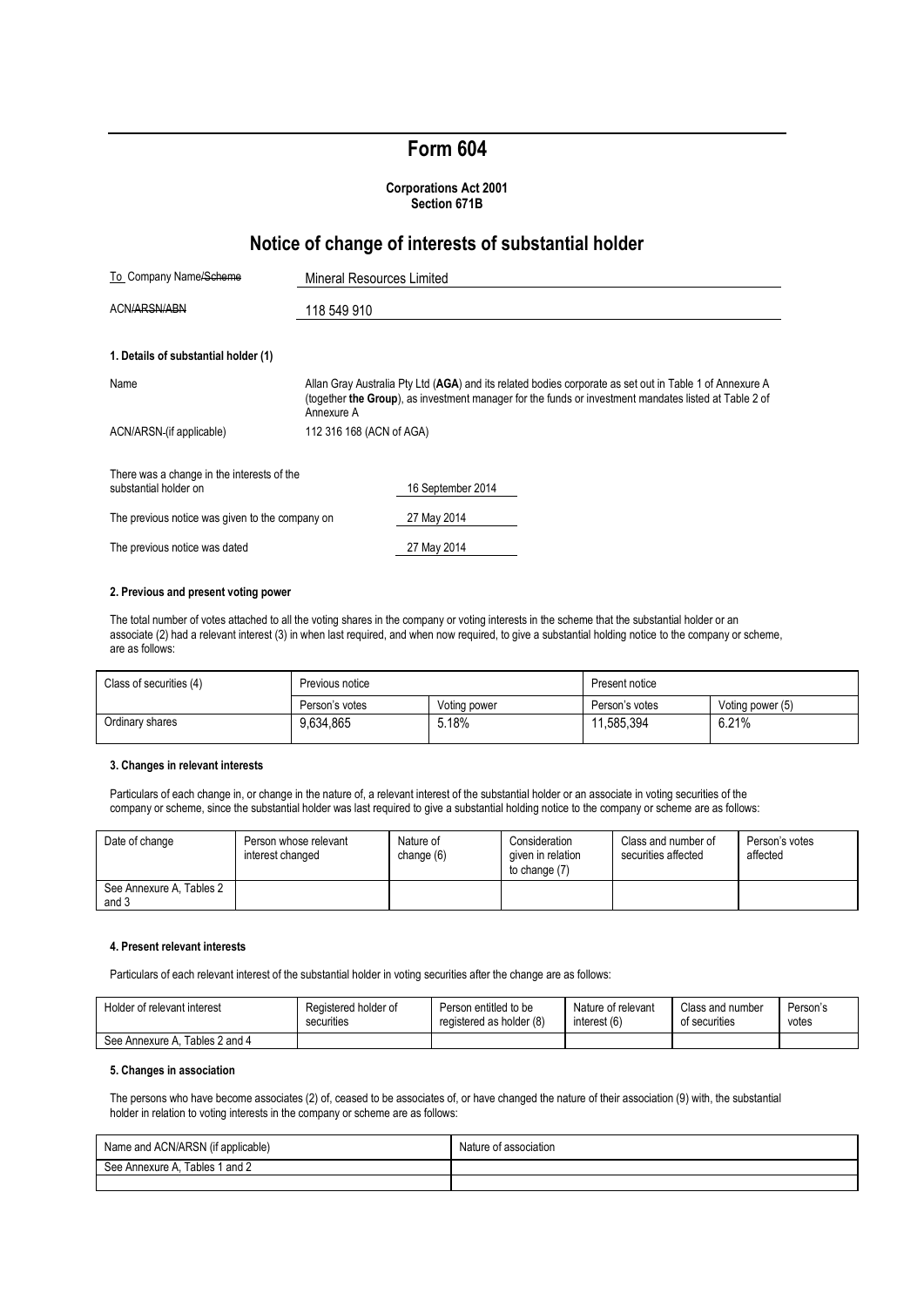#### **6. Addresses**

The addresses of persons named in this form are as follows:

| Name      | Address                                                                          |
|-----------|----------------------------------------------------------------------------------|
| The Group | C/- Allan Gray Australia, Level 2 Challis House, 4 Martin Place Sydney, NSW 2000 |

## **Signature**

| print name | Simon Marais | capacity | Director          |
|------------|--------------|----------|-------------------|
| sign here  | Varais       | date     | 18 September 2014 |

#### **DIRECTIONS**

- (1) If there are a number of substantial holders with similar or related relevant interests (eg a corporation and its related corporations, or the manager and trustee of an equity trust), the names could be included in an annexure to the form. If the relevant interests of a group of persons are essentially similar, they may be referred to throughout the form as a specifically named group if the membership of each group, with the names and addresses of members is clearly set out in paragraph 6 of the form.
- (2) See the definition of "associate" in section 9 of the Corporations Act 2001.
- (3) See the definition of "relevant interest" in sections 608 and 671B(7) of the Corporations Act 2001.
- (4) The voting shares of a company constitute one class unless divided into separate classes.
- (5) The person's votes divided by the total votes in the body corporate or scheme multiplied by 100.
- (6) Include details of:
	- (a) any relevant agreement or other circumstances because of which the change in relevant interest occurred. If subsection 671B(4) applies, a copy of any document setting out the terms of any relevant agreement, and a statement by the person giving full and accurate details of any contract, scheme or arrangement, must accompany this form, together with a written statement certifying this contract, scheme or arrangement; and
	- (b) any qualification of the power of a person to exercise, control the exercise of, or influence the exercise of, the voting powers or disposal of the securities to which the relevant interest relates (indicating clearly the particular securities to which the qualification applies).

See the definition of "relevant agreement" in section 9 of the Corporations Act 2001.

- (7) Details of the consideration must include any and all benefits, money and other, that any person from whom a relevant interest was acquired has, or may, become entitled to receive in relation to that acquisition. Details must be included even if the benefit is conditional on the happening or not of a contingency. Details must be included of any benefit paid on behalf of the substantial holder or its associate in relation to the acquisitions, even if they are not paid directly to the person from whom the relevant interest was acquired.
- (8) If the substantial holder is unable to determine the identity of the person (eg if the relevant interest arises because of an option) write "unknown".
- (9) Give details, if appropriate, of the present association and any change in that association since the last substantial holding notice.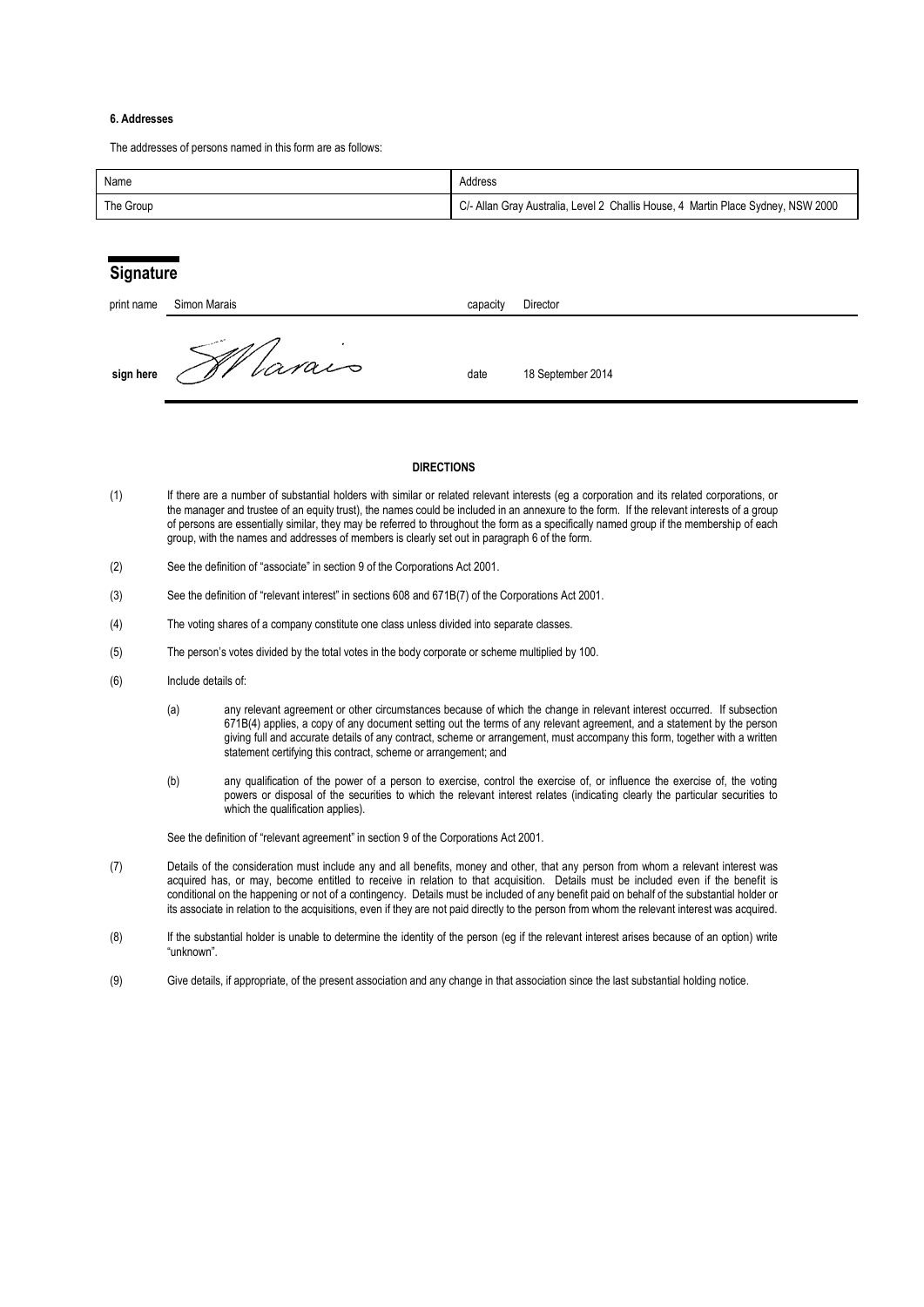#### **Mineral Resources Limited**

THIS IS ANNEXURE A OF 2 PAGES REFERRED TO IN THE ABOVE FORM 604

| Print name | Simon Marais  | Director                |
|------------|---------------|-------------------------|
| Sign here  | A V<br>Varais | Date: 18 September 2014 |

#### **Table 1 – Related bodies corporate**

**Table 2 - Funds**

The following entities are associates of Allan Gray Australia Pty Ltd (AGA) and each other by virtue of being related bodies corporate. Orbis Holdings Limited Orbis Mansfield Street Properties Ltd Orbis Investment Management (BVI) Limited (OIMLBVI)<br>Orbis Investment Advisory Pty Limited Orbis Investment Management Limited (OIML) <br>Orbis Asset Management Limited (OAML) Orbis Asset Management Limited (OAML) (Orbis Asset Management Limited (OAML) Orbis Asset Management Limited (OAML)<br>Orbis Administration Limited Orbis Administration Limited<br>
Orbis Investment Advisory (Hong Kong) Limited<br>
Orbis Investment Research Limited<br>
Orbis Client Services (Canada) Limited Orbis Client Services (Canada) Limited<br>Orbis Holdings (UK) Limited Orbis Investment Management (MIS) Limited<br>Triple Blue Holdings Limited Orbis Investment Management (Europe) LLP<br>Orbis Investment Management (Luxembourg) S.A Pictet Overseas Trust Corporation and Pictet Trustee Company SA

An entity within the Group acts as investment manager for some or all of the assets in the following funds. **No** Fund name **Manager Code** Registered holder **Persons entitled to be registered holder** 1. Allan Gray Australia Equity Fund AGA SMEF Citibank N.A., Sydney Branch as SMEF's custodian Equity Trustees Limited as SMEF's responsible entity 2. Allan Gray Australia Opportunity Fund AGA SMSF Citibank N.A., Sydney Branch as SMSF's custodian Equity Trustees Limited as SMSF's responsible entity 3. Warakirri Endeavour Fund AGA SMWK ANZ Nominees Ltd as SMWK's custodian Warakirri Asset Management Pty Ltd as SMWK's trustee 4. Warakirri Australian Equities Pensions and Charities Fund AGA SMWA ANZ Nominees Ltd as SMWA's custodian Warakirri Asset Management Pty Ltd SMWA's trustee 5. Warakirri Charities and Pensions Fund AGA SMWE ANZ Nominees Ltd as SMWE's custodian Warakirri Asset Management Pty Ltd SMWE's trustee 6. Ibbotson Australian Shares High Alpha Trust AGA SMIA JP Morgan Nominees Australia Ltd as SMIA's custodian Ibbotson Associates Australia Ltd SMIA's trustee 7. Construction and Building Unions **Superannuation Fund**<br>HESTA Superannuation Fund AGA SMCB NAB Custodial Services as SMCB's custodian United Super Pty Ltd as SMCB's trustee 8. HESTA Superannuation Fund AGA SMHT JP Morgan Nominees Australia Ltd as SMIA's custodian H.E.S.T. Australia Ltd as SMHT's trustee 9. Hostplus Superannuation Fund AGA SMHP Citibank N.A., Sydney Branch as SMHP's custodian Host Plus Pty ltd as SMHP's trustee 10. Russell Australian Opportunities Fund AGA | SMRI | State Street Australia Ltd as SMRI's custodian Russell Investment Management Ltd as SMRI's responsible entity 11. Catholic Superannuation Fund AGA SMCS NAB Custodial Services as custodian for **SMCS** CSF Pty Ltd as SMCS's trustee 12. Qantas Superannuation Plan AGA SMQS JP Morgan Nominees Australia Ltd as SMQS's custodian Qantas Superannuation Ltd as SMQS's trustee 13. Maritime Super **AGA** SMMS NAB Custodial Services as custodian for SMMS Maritime Super Pty Ltd as SMMS's trustee 14. Non-Government Schools Superannuation Fund AGA SMNG State Street Australia Ltd as SMNG's custodian Non-Government Schools Superannuation Fund Pty Ltd as SMNG's trustee 15. REST Superannuation Fund AGA SMRT State Street Australia Ltd as SMRT's custodian Retail Employees Superannuation Pty Ltd as SMRT's trustee 16. Government Employees Superannuation Board AGA SMGB NAB Custodial Services as SMGB's custodian Government Employees Superannuation Board 13 Australian Super Fund AGA SMAU JP Morgan as nominee of SMAU JP Morgan Nominees Australia Ltd as nominee of SMAU 17. **Orbis Global Equity Fund (Australia** Registered) OIML GAPL Citibank N.A., Hong Kong Branch, as GAPL's custodian Equity Trustees Limited as GAPL's responsible entity 18. Orbis Global Equity Fund Limited OIMLA OGEF Citigroup Fund Services Canada, Inc (Citi Canada) as OGEF's custodian **OGFF** 19. Orbis Optimal SA Fund Limited OIML OSAP Citi Canada as OSAP's custodian OSAP<br>20. Orbis International Equity LP OAML IELP Citi Canada as IELP's custodian IELP 20. Orbis International Equity LP OAML IELP Citi Canada as IELP's custodian<br>21. Orbis SICAV – Global Equity Fund OIML SGPL Citibank International plc (Luxem Citibank International plc (Luxembourg Branch) (Citi Lux) as SGPL's custodian<br>Citi Lux as XJPL's custodian **SGPL** 22. Orbis SICAV – Asia- Ex Japan Fund | OIMLBVI | XJPL | Citi Lux as XJPL's custodian | XJPL 23. | Orbis SICAV – Global Balanced Fund | OIML | GBSA | Citi Lux as GBSA's custodian | GBSA 24. Orbis SICAV – International Equity OIML SNPL Citi Lux as SNPL's custodian SNPL